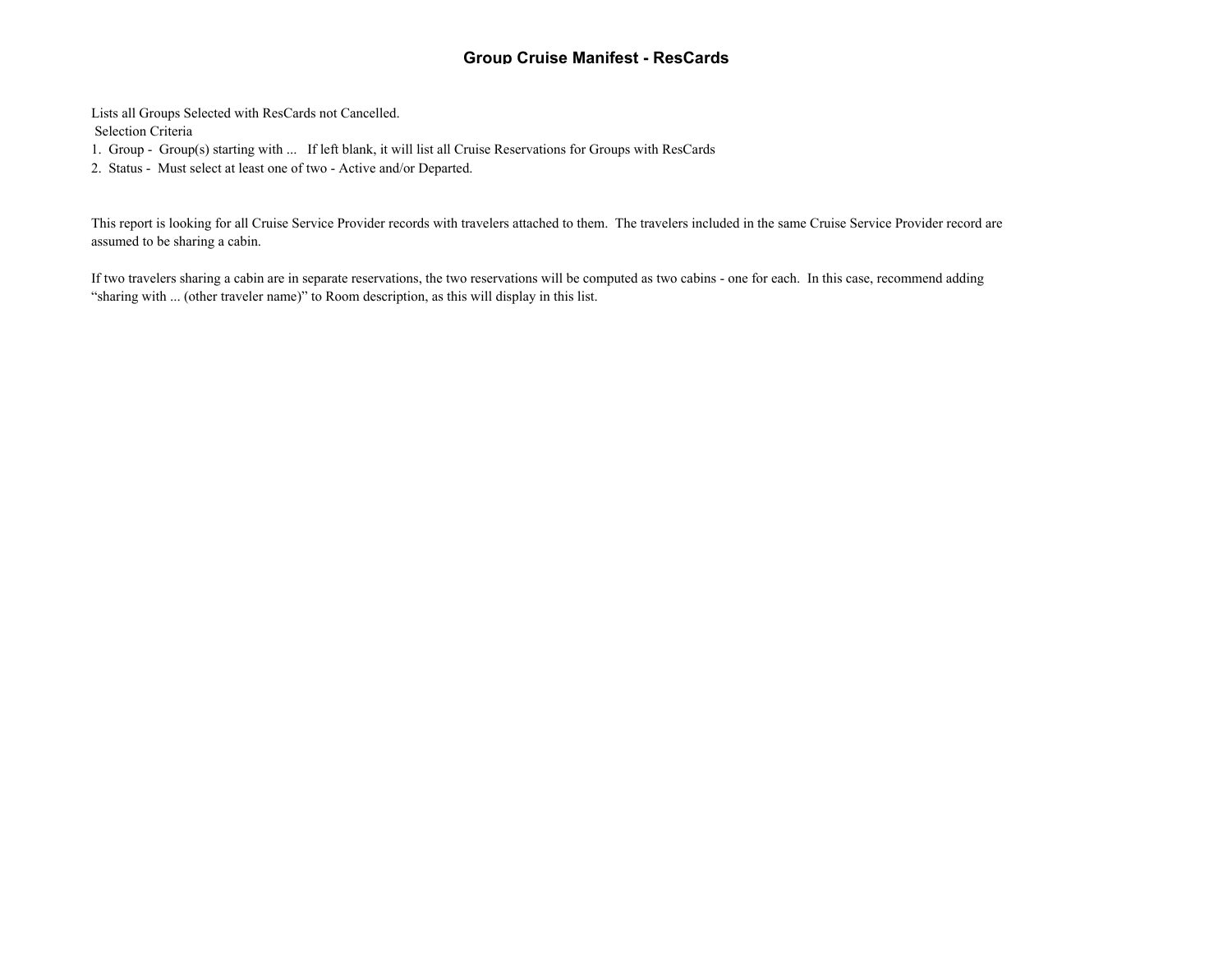## **ANGIES GROUP**

**CARNIVAL CRUISE LINES**

**Sailing:** 02/21/10 **Carnival Cruise Lines**

| Cabin $#$                                             | <b>Category</b>            | <b>Deck</b> |                           |                     |              |                                       | Pax                     | <b>Cabins</b> |         |            | <b>Reservation#</b>                          |
|-------------------------------------------------------|----------------------------|-------------|---------------------------|---------------------|--------------|---------------------------------------|-------------------------|---------------|---------|------------|----------------------------------------------|
| <b>Name</b>                                           |                            | Title       | Gender                    | Citizen             | Passport $#$ | Passport - Issuing<br>Country<br>Date |                         | Issued        | Expires | <b>DOB</b> | Dining                                       |
| <b>6 B</b> Ocean View<br>1309<br>Maier-Boland, Sandra |                            |             |                           | Rivieria            |              |                                       | $\boldsymbol{2}$        | 2.00          |         |            | 99JK20<br><b>First Seating</b>               |
| Sewell, Virginia                                      |                            | Ms.         | $\boldsymbol{\mathrm{F}}$ | US                  |              |                                       |                         |               |         |            | 4/5/68 First Seating                         |
| Category                                              | <b>6 B</b> Ocean View      |             |                           |                     |              |                                       | $\boldsymbol{2}$        | 2.00          |         |            |                                              |
| 1275                                                  | <b>6 B Ocean View Quad</b> |             |                           | Riviera             |              |                                       | $\boldsymbol{2}$        | 1.00          |         |            | 79J6KO                                       |
| Larson, Brayden                                       |                            |             | M                         |                     |              |                                       |                         |               |         |            | 11/8/01 First Seating                        |
| Larson, Eric                                          |                            | Mr.         | M                         | US                  |              |                                       |                         |               |         |            | 5/9/80 First Seating                         |
| Category                                              | <b>6 B Ocean View Quad</b> |             |                           |                     |              |                                       | $\boldsymbol{2}$        | 1.00          |         |            |                                              |
| 1297                                                  | 6 <b>B</b>                 |             |                           | <b>Riviera Deck</b> |              |                                       | $\boldsymbol{2}$        | 1.00          |         |            | 77H4F1                                       |
| Pearcy, Doyne                                         |                            | Mr. & Mr: M |                           | <b>US</b>           |              |                                       |                         |               |         |            | 5/22/38 First Seating                        |
| Pearcy, Sharon                                        |                            |             | $\mathbf F$               | <b>US</b>           |              |                                       |                         |               |         |            | 1/26/47 First Seating                        |
| Category                                              | 6B                         |             |                           |                     |              |                                       | $\boldsymbol{2}$        | 1.00          |         |            |                                              |
| <u>1309</u>                                           | <b>6B Ocean View</b>       |             |                           | Riviera             |              |                                       | 1                       | 0.50          |         |            | 99JK20                                       |
| Maier-Boland, Sandra                                  |                            | Ms.         | $\mathbf F$               | US                  |              |                                       |                         |               |         |            | 3/8/49 First Seating                         |
| Category                                              | <b>6B Ocean View</b>       |             |                           |                     |              |                                       | 1                       | .50           |         |            |                                              |
| 1281                                                  | <b>OCEAN VIEW 6B</b>       |             |                           | Rivieria            |              |                                       | $\overline{\mathbf{4}}$ | 1.00          |         |            | 73H6F7                                       |
| Jason, Rimer                                          |                            |             | M                         | US                  |              |                                       |                         |               |         |            | 2/19/79 First Seating                        |
| Rimer, Dylan                                          |                            |             | M                         |                     |              |                                       |                         |               |         |            | 2/7/04 First Seating                         |
| Rimer, Tawnya                                         |                            |             | F                         | US                  |              |                                       |                         |               |         |            | 2/20/80 First Seating                        |
| Rimer, Wesley                                         |                            |             | M                         | <b>US</b>           |              |                                       |                         |               |         |            | 12/28/01 First Seating                       |
| 1285                                                  | <b>OCEAN VIEW 6B</b>       |             |                           | Rivieria            |              |                                       | $\mathbf{3}$            | 1.00          |         |            | 79H5F5                                       |
| Davis, Marietta<br>Davis, Trinity                     |                            |             |                           |                     |              |                                       |                         |               |         |            | <b>First Seating</b><br><b>First Seating</b> |
| Williams, Judy                                        |                            |             | $\boldsymbol{\mathrm{F}}$ | US                  |              |                                       |                         |               |         |            | 9/17/53 First Seating                        |
| 1289                                                  | <b>OCEAN VIEW 6B</b>       |             |                           | Riviera             |              |                                       | 4                       | 1.00          |         |            | 79H1F3                                       |
| Davis, Allison                                        |                            |             | $\mathbf F$               | US                  |              |                                       |                         |               |         |            | 4/4/03 First Seating                         |
| Davis, Charles                                        |                            |             | M                         | US                  |              |                                       |                         |               |         |            | 3/1/74 First Seating                         |
| Davis, Eden                                           |                            |             | $\boldsymbol{\mathrm{F}}$ | $\mathbf{US}$       |              |                                       |                         |               |         |            | 2/22/08 First Seating                        |
| Davis, Tiffany                                        |                            |             | $\boldsymbol{\mathrm{F}}$ | <b>US</b>           |              |                                       |                         |               |         |            | 6/10/78 First Seating                        |
| 1293                                                  | <b>OCEAN VIEW 6B</b>       |             |                           | <b>Rivieria</b>     |              |                                       |                         |               |         |            | <b>76H3F9</b>                                |